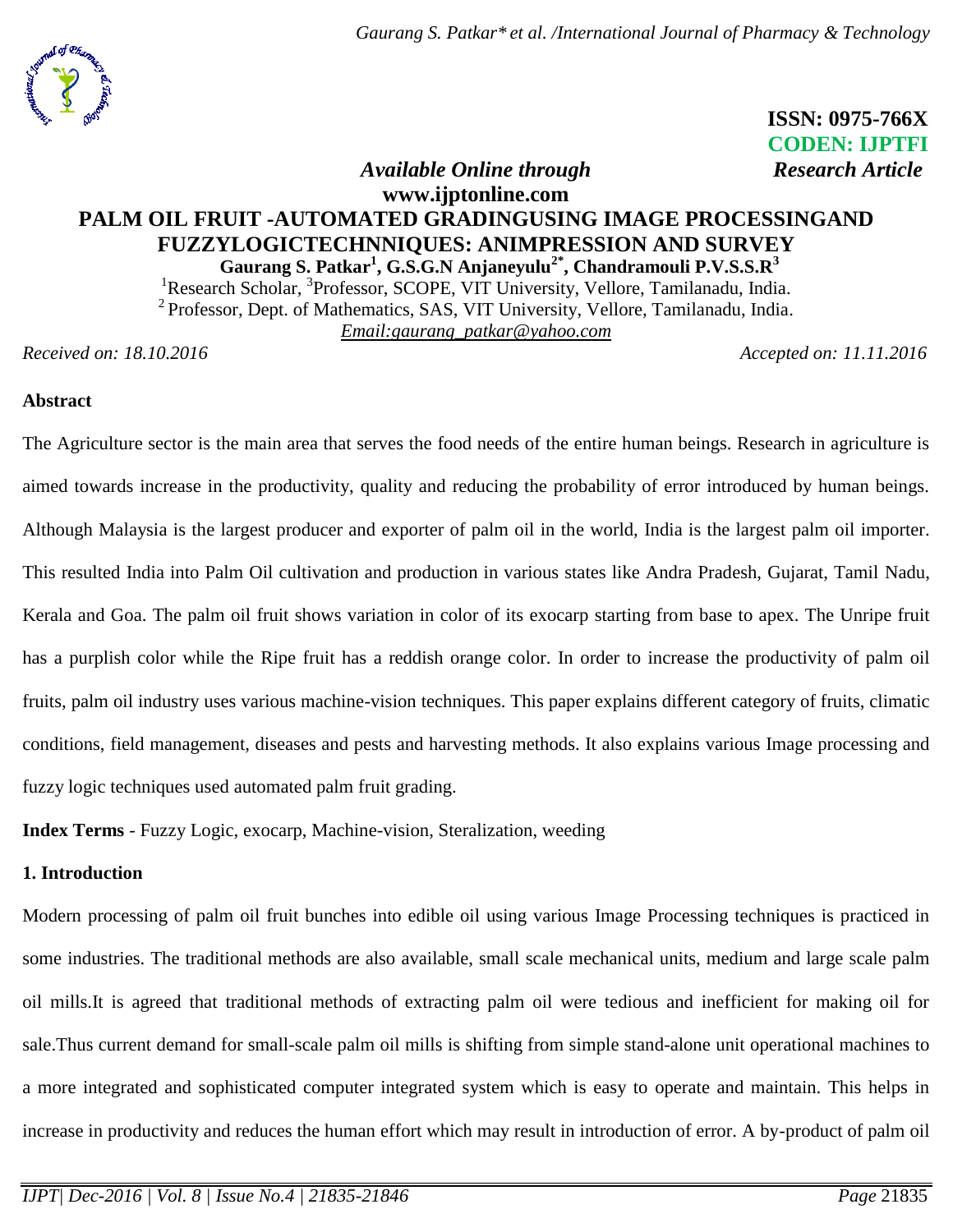extraction is the palm nut which, when cracked, yields a kernel containing a completely different kind of oil which can be used as a valuable substitute for cocoa butter.

### **2. Oil Palm Fruit – Environment for Better Survival**

**(a). History:** Oil palm (Elaeis Guineensis) is a native of west Africa and is commercially cultivated in Malaysia, Nigeria, Indonesia, Zaire, Ivory coast, etc. and to a limited extent in India, Ghana and south and central America. It is considered to be the highest oil yielding crop per unit area, capable of producing up to 8 tonnes of oil per hectare. The total world production of palm oil is 8.5 million tonnes. There is a good scope for large scale cultivation of oil palm in India, particularly in Kerala, Karnataka, Tamil Nadu, Maharashtra, Goa, Assam and Orissa. Its cultivation is now restricted to the government owned plantations and public sector undertaking located in Kerala and Andamans. There is a good scope for large scale cultivation of oil palm in India. The total area under oil palm in Kerala is 3705 ha and that in Andamans is 1500 ha. It can also be successfully grown in parts of Karnataka, Tamil Nadu, Maharashtra, Goa, Assam and Orissa.

### **(b). About the Fruits:**

It is that the Oil Palm (Elaeisguineensis) originated in the tropical rain forest region of West Africa [1]. Processing oil palm fruits for edible oil has been practiced in Africa for thousands of years, and the oil produced, highly colored and flavored, is an essential ingredient in much of the traditional West African cuisine. The traditional process is simple, but tedious and inefficient. Palm Oil or Palmolein is the oil produced from the red oil palm tree (ElaeisGuineensis). Palm Oil is extracted from the pulpy portion (mesocarp) of the fruit of Oil Palm. The Crude Palm Oil is deep orange red in color and is semi solid at a temperature of 20 degree centigrade. Palm Oil contains an equal proportion of saturated and unsaturated fatty acid containing about 1-40% oleic acid, 5-10% linoleic acid, 40-44% palmitic acid and 3-5% stearic acid. The unprocessed palm oil is used for cooking in various countries. Palm Oil is a very rich source of Beta Carotene, an important source of Vitamin A and it contains Tecopherols and Tocotrienols, a natural source of Vitamin E. Vitamin A and Vitamin E contents are the highest in palm oil in comparison with any other types of oil and hence consumption of the same boosts health [2].

## **(c). Structure of the Fruits:**

The fruits are usually spherical to ovoid or elongated and bulging at the top. It is about two to five cm long and weight may vary from 3 to 30 gram. It consists of an outer thin skin (exocarp), oil bearing pulp (mesocarp) and a shell endocarp.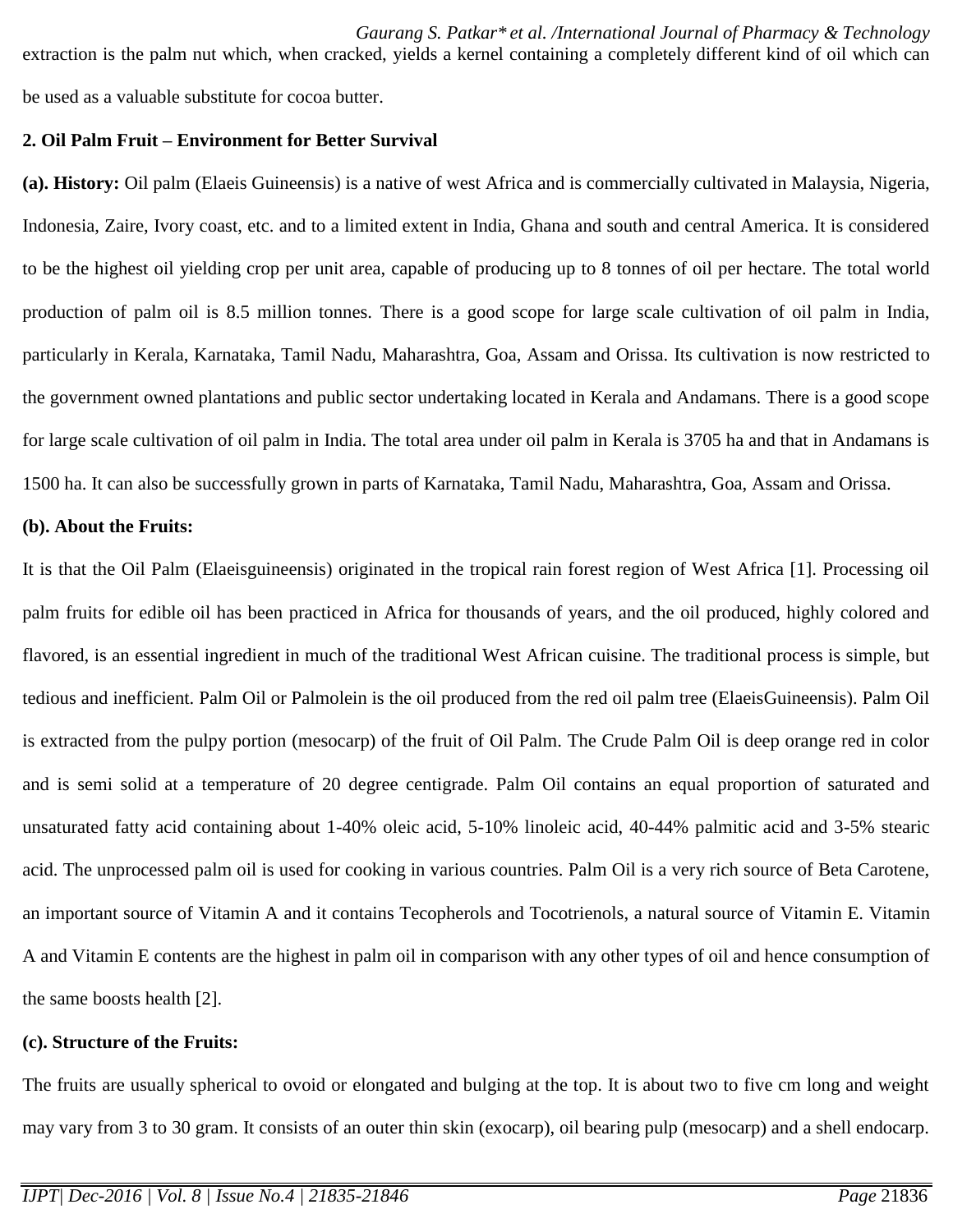*Gaurang S. Patkar\* et al. /International Journal of Pharmacy & Technology*

The shell together with kernel form the seed. The kernel consist of layers of hard oil endosperm, which is grayish white in colour surrounded by a dark brown testa (skin) covered with a net-work of fibers. Palm oil is extracted from the mesocarp. Kernel also yields oil known as kernel oil, though the quantity is only about 1/4 of that obtained from mesocarp. Oil palm bunch consist of outer and inner fruits. The inner fruits are less pigmented, somewhat flat, undeveloped and non-oil bearing. Bunch weight various from a few to 100 kilograms. The average being around 30 kg. Well set bunches carry 1000 to 3000 fruits. Ripening is usually from tip downwards. A bunch takes about five to six months for ripening. Oil formation in the kernel and mesocarp takes place towards the end of a period of maturation during which shell hardens and then embryo becomes visible.



**Figure 1: Structure of palm oil fruit.**

**(d). Varieties of palm oil fruit:** Three oil palm varieties have been identified based on the difference in fruit structure. They are Dura, Tenera and Pisifera. Dura has a thick shell(usually two to eight mm) with low to medium mesocarp content (35 to 55%). This variety is not commercially grown now. Tenera variety is a hybrid obtained by crossing Dura (female) and pisifera (male).

It has a thin shell usually measuring 0.5 mm to 4 mm and a medium to big mesocarp content of about 69 to 95 per cent. There is prominent fiber ring in the mesocarp. This is the widely cultivated type all over the world due to the high mesocarp content and resultant oil output. pisifera variety is characterized by a shell-less fruit pea like kernel inside. Often the kernel is also absent. Since many of the fruits do not have embryo, seed propagation is almost impossible.



**Figure 2: Varieties of palm oil.**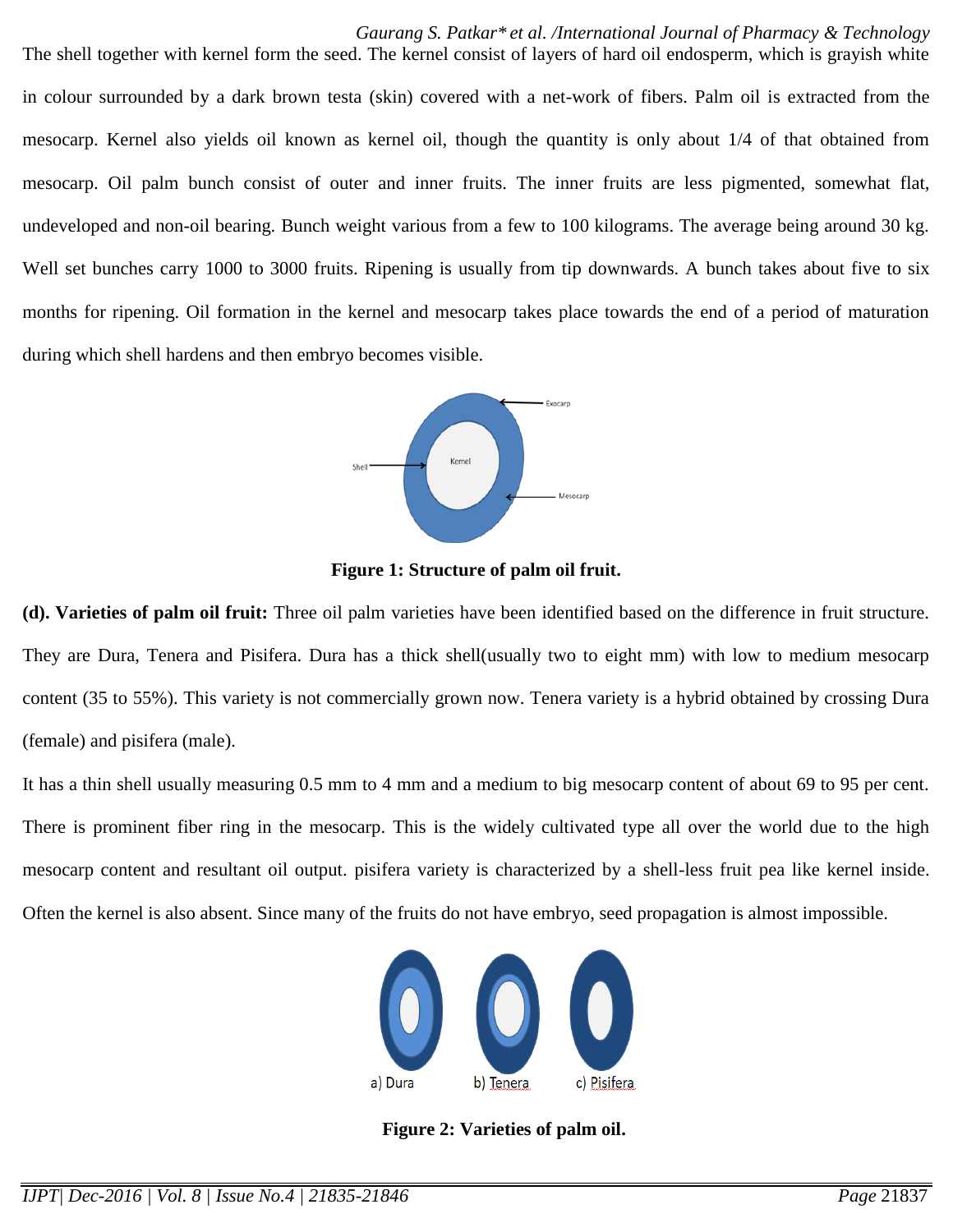**(e). Climatic Conditions:** Oil palm requires well distributed rainfall of 2500 to 4000 mm per annum with an annual temperature ranging between 200 to 350 Centigrade. A constant sunshine of 5 hours per day is found to be best for oil palm cultivation. It is sun loving plant and does not yield well under heavy shade.It is reported to be growing up to a height of 900 m but 450 m is considered to be the best. Although it can withstand three to four months of dry period, continued moisture stress affects the yield. Since drought affects the yield, supplementary irrigation is necessary during summer months and in low rainfall areas.

**(f). Soil:** Oil palm can grow on a variety of soils. But a moist deep loamy and alluvial soil rich in humus with good water permeability suits best. Land preparation for planting oil palm consists of clearing of trees, bushes and other weeds. If the field is in forest land, pullout all the bushes and burn them. Burning these bushes helps to control certain diseases which might attack the root of the oil palms and it also makes the soil more fertile. Spread the ashes all over the plot. Hence, the land for the plantation can be cleared by fife and the soil is prepared for the plantation of seedlings.

#### **3. Field Management – Finest Practices**

Many traditional practices should be done as and when the oil palm needs. Following are the few cultural practices adopted for the efficient field management.



**Figure 3: Oil Palm Fruit Field Management System.**

## **3.1. Intercropping**

In young plantations intercrops like oil seeds, cereals, pulses, vegetables, grasses or any other annual crops suitable for the area can be grown for the first three years. This helps the farmer to get some extra income till the oil palm yields. In full grown plantations, shade loving crops like cocoa can be successfully grown. Adequate care should be taken to manure the intercrops also.

**3.2. Cover crops:** In case where intercrops are not raised, cover cropping oil palm plantation is advantageous. A mixture of three species of legume viz. CalpagoniumMucunoides, Puerariaphaseoloides, Centrosemapubescens (2:2: 1) is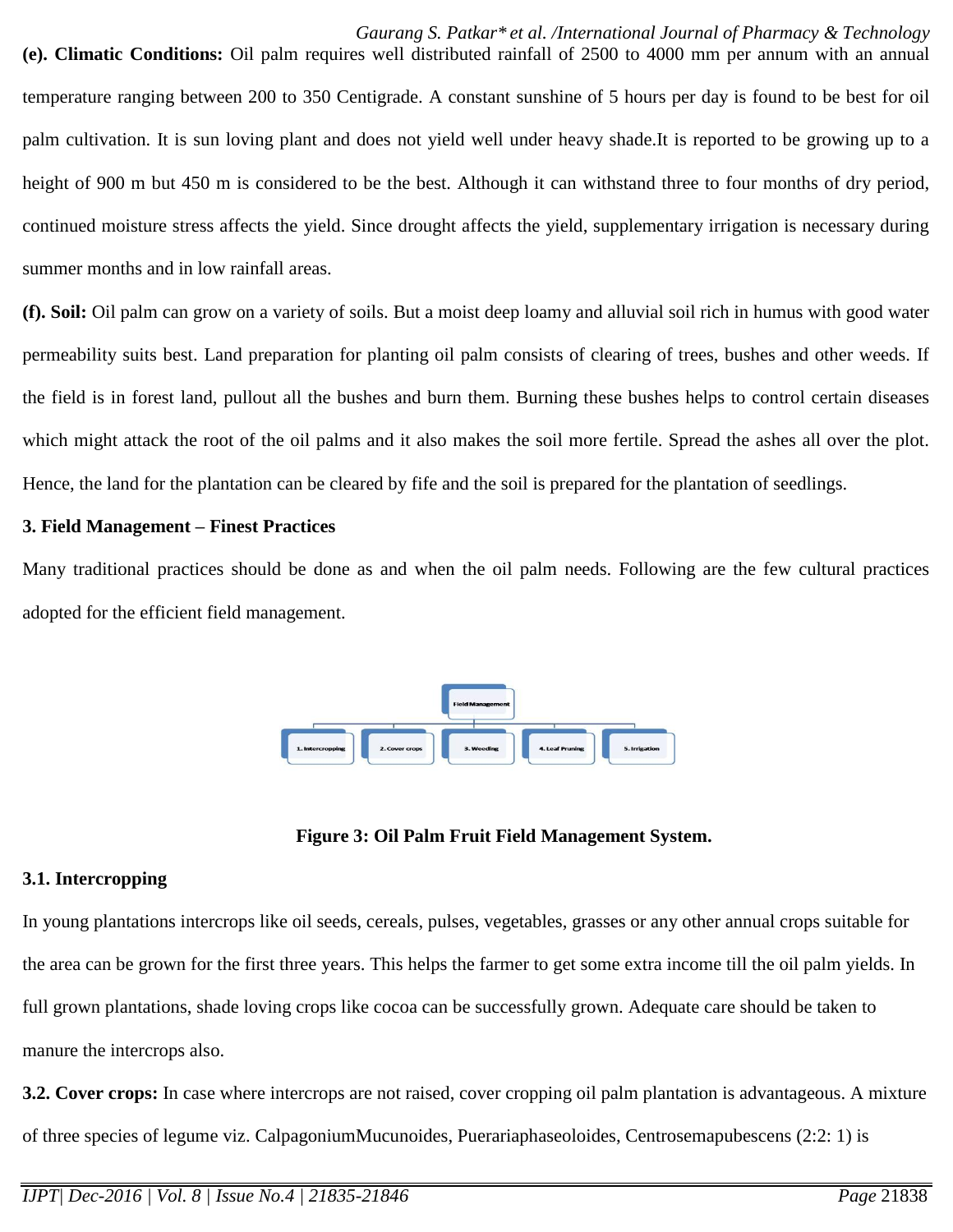*Gaurang S. Patkar\* et al. /International Journal of Pharmacy & Technology* recommended. Seeds are mixed and sown by seed drills in between the rows of palms at 5 kg per hectare. Velvet bean is another useful cover crop. These cover crops can suppress the weed growth, conserve soil moisture and have a good soil cover.

## **3.3Weeding**

The base of the palm should be kept clean by hand weeding and pruning the cover crops. Alternatively, suitable weedicides can be sprayed around the base to control weeds.

# **3.4 Leaf Pruning**

All inflorescence, dead and diseased leaves should be cut off regularly up to three years after planting. When the palm starts yielding, judicious pruning to retain about 40 leaves in the crown is advocated. In such cases care should be taken to avoid over prunning. In addition, all dead and excess leaves should be cut off and crown be cleaned at least once in an year, usually during the dry season.

# **3.5 Irrigation**

Oil palm needs 120 to 150 mm of water to meet its monthly evapo-transpiration needs. Irrigation during dry period has to be provided, where the facilities exist so as to achieve the yield potential of oil palm.

# **4.DISEASES AND PESTS** [15]:

Some of the major diseases and pests are discussed here.Most common disease of oil palm

occurring in India and their remedial measures are given here.



**Figure 3: Diseases and pests in oil palmfruit.**

**4.1 Pestalotiopsis Leaf Spot**: Tiny black spots on leaves which enlarge into 2 mm long elliptical, elongated lesions; lesions may expand and be surrounded by black tissue and chlorosis between lesions; lesions may be present on leaf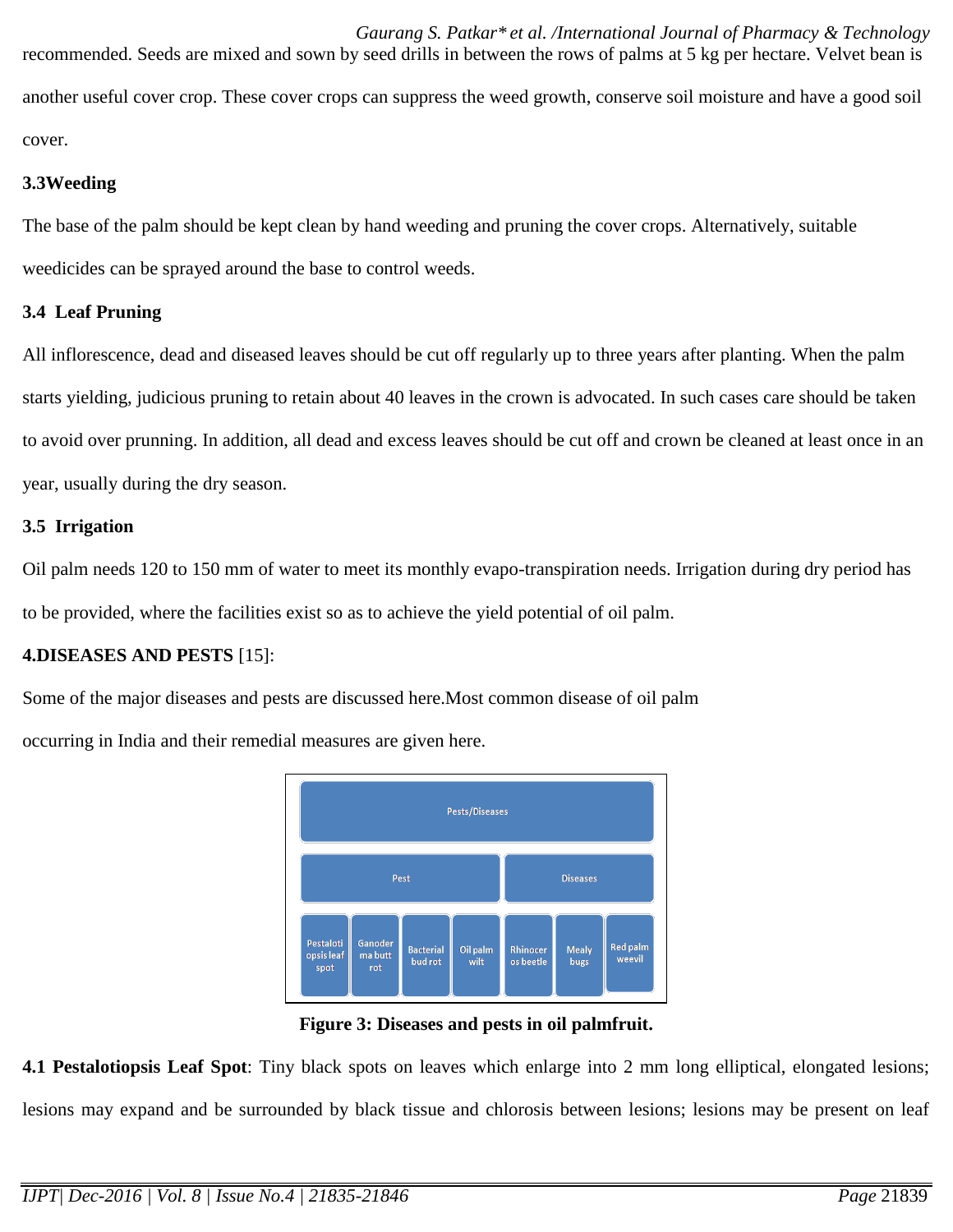petioles and rachis. It cause because of Fungi.Control-If palm is severely diseased, it should be removed from plantation and destroyed; palms should be planted with adequate spacing to allow air to circulate between trees; remove weeds from around palms; applications appropriate broad spectrum foliar fungicides can help to protect the palms from disease.

### **4.2 Ganoderma butt rot:**

Reduced growth of palm, pale green foliage, older fronds turning chlorotic or necrotic; drooping fronds; on mature oil palms, spear leaves do not open, seedlings may exhibit a one-sided chlorosis or necrosis of the lower fronds; crosssections of lower portion of trunk reveal a discoloration and softening of the central area and a distinct boundary is present between healthy and diseased tissue. It cause because of Fungi. Control-There are currently no fungicides recommended for protecting palms from Ganoderma butt rot; palms should be monitored closely for signs of disease, especially if a palm has died or been removed nearby as fungi can colonize old stumps and release spores; infected trees should be removed as once symptoms are present in foliage, a large portion of the trunk is already rotted and the palm is unstable; do not replant palm in soil where an infected palm has been removed.

### **4.3 Bacterial bud rots:**

Parts of spear leaf petiole or rachi turning brown; discoloration may be associated with a wet rot; spear leaf may be wilted and/or chlorotic; leaves may be collapsing and hanging from the crown; infection of the bud results in buds becoming rotten and putrid, leading to death of the palm. It cause because of Bacteria.

Control-Plant oil palm varieties with resistance to the bacteria; rotting tissue on spear leaves should be removed to prevent bacteria spreading to buds; palm buds can be protected using copper-based fungicides.

4.4 Oil palm wilt: Symptoms of the disease vary with age of host; disease can affect seedlings and mature trees; seedlings exhibit retarded growth, reduced leaf size, chlorosis of older leaves and tip necrosis; field palms may exhibit a bright yellow chlorosis of leaves in the mid-canopy which starts at the tip of the pinnae and moves towards petioles before affecting adjacent fronds and spreading to older leaves in the canopy; in older palms, lower leaves wilt and dry out and fronds break close to the base of the trunk; new fronds are chlorotic and stunted; the palm shows decline on one side and develops symptoms in the lower canopy; infection spreads rapidly upwards and infects the bud, killing the palm. It cause because of Fungus. Fungus infests palms through the root system. Control-International quarantine procedures have limited the spread of the disease between major palm oil producing countries; dead or dying trees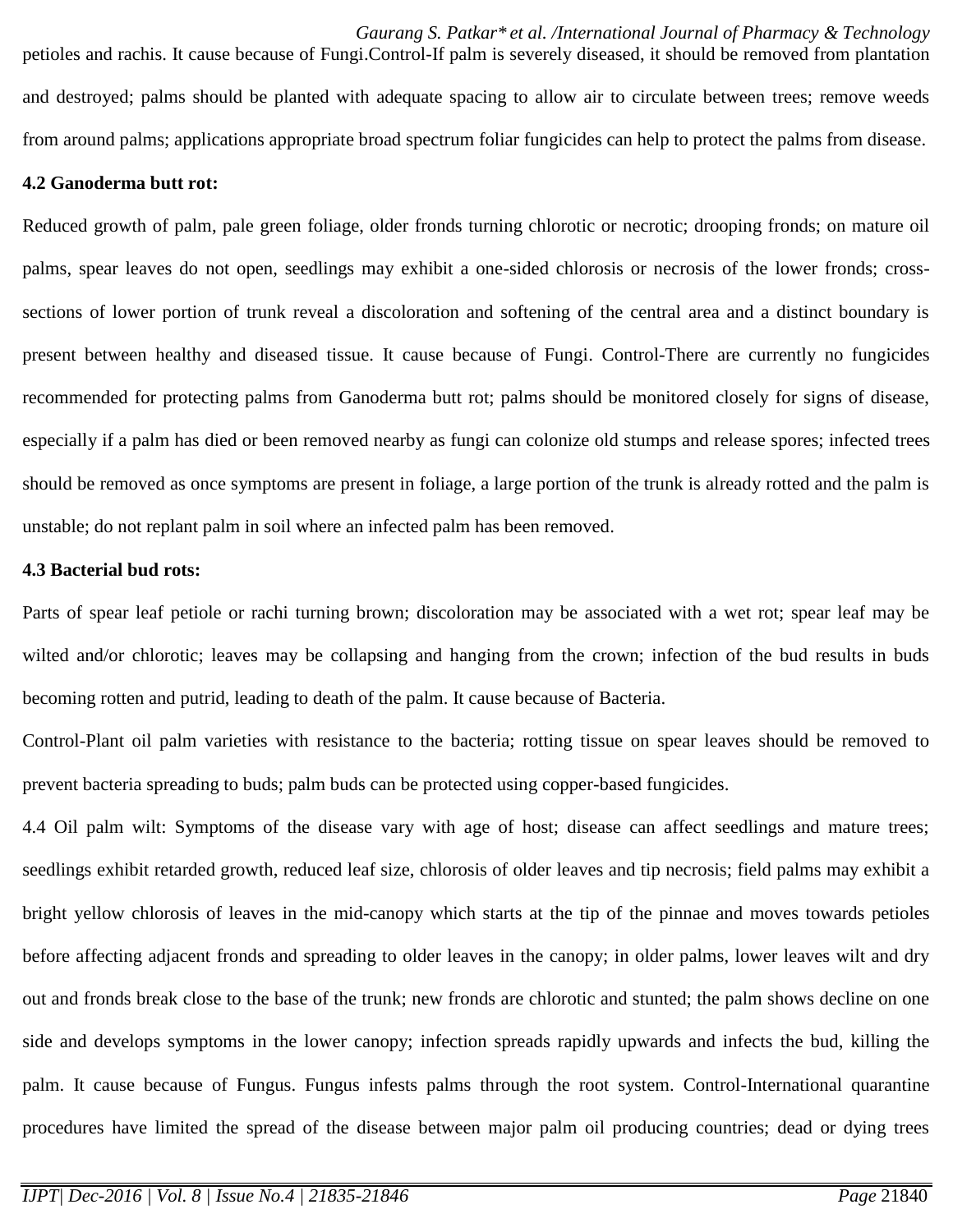*Gaurang S. Patkar\* et al. /International Journal of Pharmacy & Technology* should be felled and burned to prevent spread in plantations; if palms are replanted then new palm should be planted a distance of 3.9 m from infested stump; soil within a 3 m radius of infested stumps should be treated with dazomet and covered for a period of 30 days.

## **4.5 Rhinoceros beetle:**

V-shaped cuts in palm fronds or holes in leaf midribs caused by beetles boring into crown to feed; adult insect is a large black beetle with a curved spine on its head; larvae are creamy white grubs with brown heads and 3 sets of prolegs at the anterior (head) end. It cause because of Insect. Beetles are nocturnal and fly at night; also a damaging pest of oil palm. Control: Destroy any decaying logs in plantation by chopping and burning to kill any larvae that may be inside; remove any dead trees from plantation and destroy by burning; plant a cover crop to deter egg laying by females as they do not lay eggs in areas covered by vegetation; hooked wire can be used to extract larvae that are boring into young crowns **4.6 Mealybugs:** Flattened oval to round disc-like insect covered in waxy substance on tree branches; insects attract ants which may also be present; insect colony may also be associated with growth of sooty mold due to fungal colonization of sugary honeydew excreted by the insect. It cause because of Insect. Insects have a wide host range; often tended by ants which farm them for their sugary honeydew secretions; transmit Cocoa swollen shoot virus. Control-Mealybugs can

pesticides may also decrease populations of natural enemies leading to mealybug outbreaks.

#### **4.7 Red palm weevil:**

The red palm weevil (Rhynochophorusferrugineus) is a major pest of oil palm in India. These weevils lay their eggs in the end of the petioles, the emerging larvae make tunnel into the crown and feed on the growing tissues, Palms infested by red palm weevil start wilting and leaves show gradually increasing chlorosis and fracture in strong winds.

potentially be controlled by natural enemies such as lady beetles but are commonly controlled using chemicals; chemical

#### **5. Remedies and Control:**

If detected early, treatment of affected palm with 0.2% solution of endosulfan or one per cent carbaryl would save the palms.Many birds such as forest crows, house crow and the common Indian myna are the major pests causing severe damage to oil palm fruit bunches. These birds feed on the mesocarp of the oil palm fruits, Bird damage can be severe, if it is not checked effectively.Rats, Porcupines, squirrels, monkeys, wild boars and dogs are the common mammalian pests.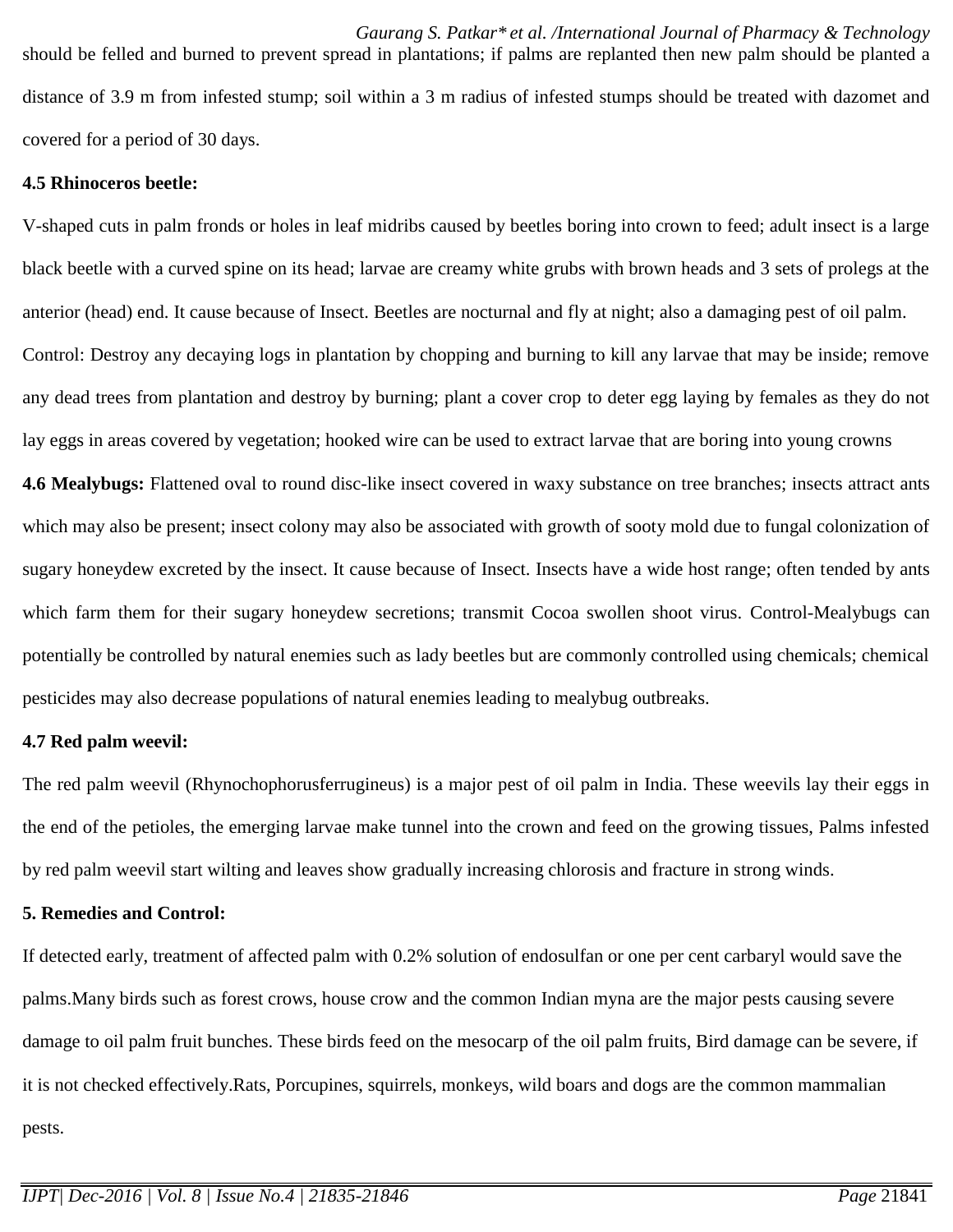#### **5.1 Harvesting Method**:

A chisel is used for harvesting bunches from young palm. The stalk of the bunch is struck hard with the chisel to cut-off and pushes the bunch out. When the palms become taller (from year onwards) a harvesting hook has to be used. This is made by tying a sickle shaped knife on to a pole, with binding wire, the length of the pole depending on the height of the palms. When the palms are too much, it is necessary to climb the palms for harvesting.

**5.2 Processing:** For oil palm plantations, oil mills capable of processing three tonnes of FFB per hour are available. A minimum of 200 hectare are required to make a unit viable. For plantation not exceeding 40 hectares, a hand operated hydrenchi hand press can be operated with 12 men at a time and it possess about 3.5 tonnes of bunches per day. The fruits should be processed within a few hours after harvest to obtain good quality oil. Over ripening, damage of fruits, storage etc. result in deterioration of oil. The usual method of processing (dry process) involves following stages.

**5.3 Sterilization:** It is done by heating with compressed steam for about 20 minutes in cylindrical vessel. This helps to soften the fruits for easy ponding.

**5.4 Stripping:** The fruits are separated from the sterilized bunches by passing through a revolving inclined slotted steel drum.



**Figure 5: Oil extraction process.**

# **5.5 Fruit Digestion**

The digester comprises of a cylindrical vessel in which rotating knives pulverize the fleshy part of the fruit to a pulp and at the same time gets heated with injected steam. This releases the oil from the pulp and raises the temperature of the pulp to 95°C to increase the fluidity of the oil.

**5.6 Pressing:** The pulp passes through the press where the liquid component is separated from the solid. In small scale semi commercial operations small hand operated hydraulic press are sufficient. The hydraulic press which can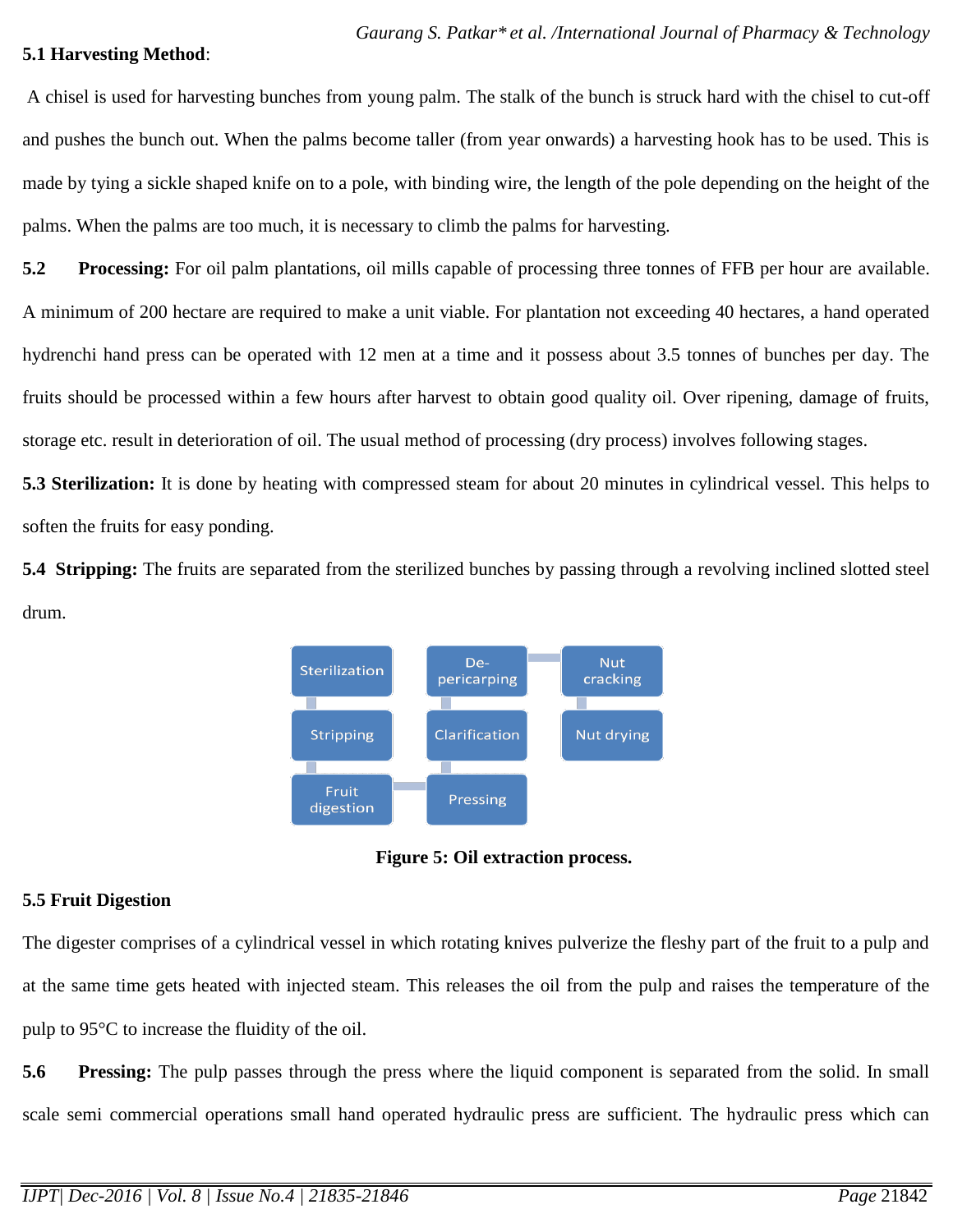*Gaurang S. Patkar\* et al. /International Journal of Pharmacy & Technology* process upto three tonnes of FFB/hour has largely been superseded by the continuous screw press capable of handling 10 to 20 tonnes. This consists of one or more screws turning within a perforated cage through which the oil is expelled.

#### **5.7 Clarification**

The crude oil from the press contains a mixture of oil, water, cell debris and particles of the fibre and shell. Hot water is then added and the oil is allowed to separate in clarification tanks from which it is continuously decanted.

### **5.8 De-pericarping**

This process separates the nut and fibre. The cake passes through a "matte braker" where it is lacerated and dried by passing along a steam jacketed conveyor fitted with paddle like agitators. In the depericarper, the nuts are separated by blowing off the lighter fiber in an air steam within a vertical cylinder.

### **5.9 Nut cracking and drying**

The nuts are shelled in a rotary cracker and the light fraction removed in an air stream to be used as fuel. Separation of shell from kernel is done and the kernel is passed through a drying silo and oil is ready for packing.

Crude palm oil is deep orange/red and semi-solid at a temperature of  $20^{\circ}$  Centigrade. It is composed mainly of fatty acids which are present in glycerides. Unrefined palm is also edible. But one available in Indian market at present is the refined palm oil imported from Malaysia.

## **6. Benefits:**

Palm Oil is used in formulation of margarine and cooking fats such as Vanaspati and shortening. It is also used in the manufacture of biscuits, ice-cream and shampoos,as a frying fat where its low foaming and longer keeping quality stand out,to yield vitamin, protein and antibiotic by fermentation process using selected micro-organisms, and kernels are generally used as fuel in the boilers or may be converted to charcoal or otherwise used for metalling roads.

## **7. Image Processing and Fuzzy Logic Methods**

Z. May, M. H. Amaran [3] developed oil palm fruit Automated ripeness system using RGB color model and artificial fuzzy logic. The purpose was to distinguish between three classes of palm oil fruit namely Underripe, Ripe and Overripe. Camera is used to collect the raw data from fruits and then color intensities are calculated using mean method for RGB color model. Then artificial fuzzy logic is used to classify the three categories namely Underripe, Ripe and Overripe. According to the researchers the system showed 86.67% efficiency.This project provides a very good technique to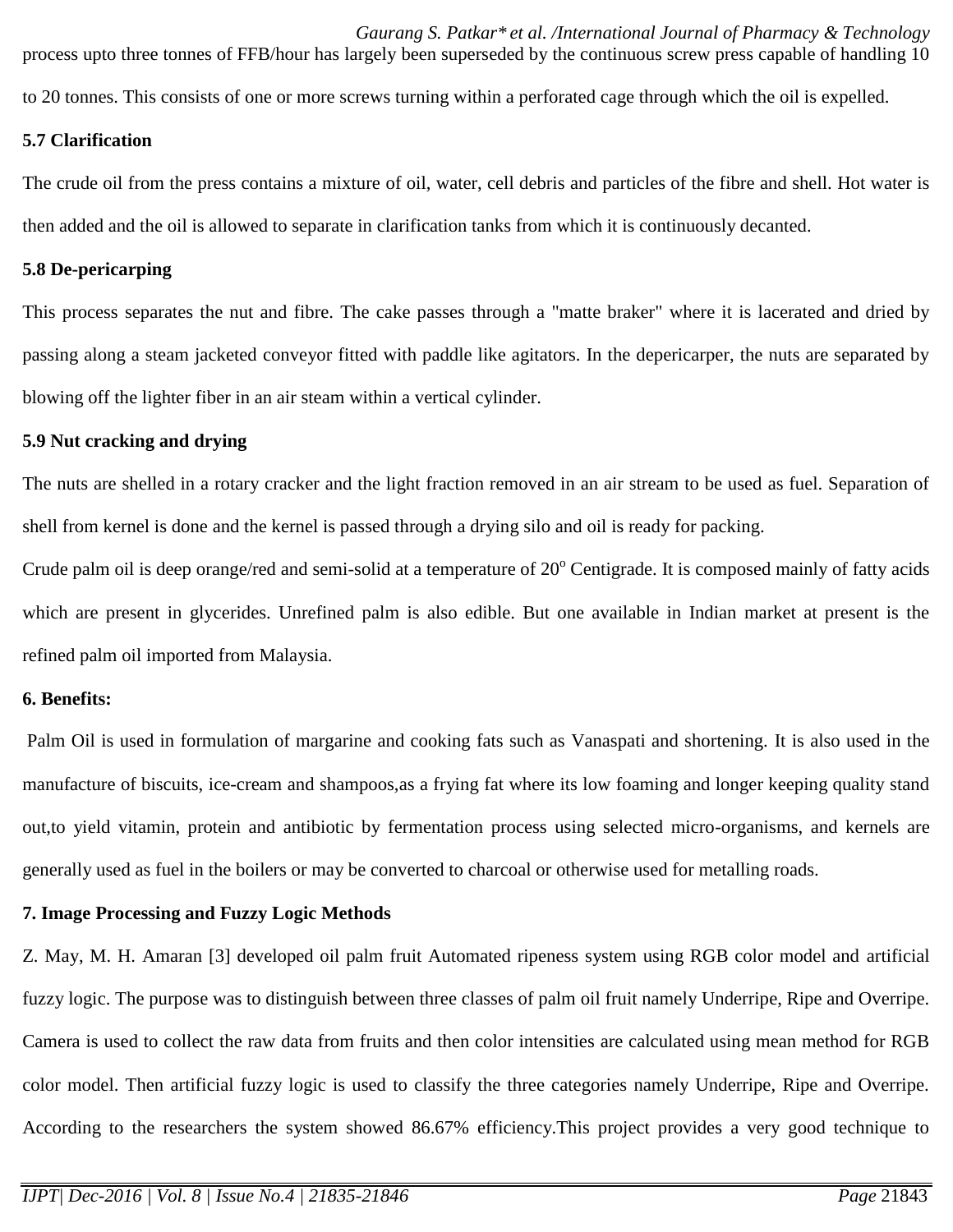*Gaurang S. Patkar\* et al. /International Journal of Pharmacy & Technology*

standardize the oil palm fruit grading system. Meftah Salem M. Alfatni, [4] developed automated grading system using RGB color model. The maturity index depends on the different color intensity. The system used camera to capture the pictures and analyzed, interpreted images according to human eye. The colors namely Red, Green and Blue (RGB) were investigated using the system. The program developed could be used to differentiate the different three categories of palm oil fruit bunch using mean value calculated from RGB. NursuriatiJamil, Azlinah Mohamed, Syazwani Abdullah [5] in their paper investigated Neuro fuzzy method to grade palm oil fruits. W.I. Wan Ismail, M.Z. Bardaie, and A.M. Abdul Hamid [6] according to them HIS color model is very good for deriving the proper intensity and color from the perceived light. The hue optical properties for the three categories of palm oil fruits were calculated to grade the fruits. They concluded that Hue value is the best color digital component for grading since it has highest optical properties. A.Nureize, J. Watada, built multi-criteria evaluation model to categorize the criteria of oil palm fruits. Regression model is used to decide the criteria of these fuzzy models.Z Abdullah, L.C Guan and B.M.N MohdAzemi showed the relationship between the oil content and the HSI model using four categories of plam oil fruits. Manza R.R., Gaikwad B.P. and Manza G.R. used different edge detection operators and proved that they can be used to categorize the mango fruits to evaluate the quality and grade.

NorasyikinFadilah, JunitaMohamad-Saleh,[11] thispaper presents the application of color vision for automated ripeness classification of oil palm FFB. Images of oil palm FFBs of type DxPYangambi were collected and analyzed using digital image processing techniques. Then the color features were extracted from those images and used as the inputs for Artificial Neural Network (ANN) learning. The performance of the ANN for ripeness classification of oil palm FFB was investigated using two methods: training ANN with full features and training ANN with reduced features based on the Principal Component Analysis (PCA) data reduction technique.AhmedJaffar, RoseleenaJaafar, NursuriatiJamil[12] presented a computer assisted photogrammetric methodology which correlates the color of the palm oil fruits to their ripeness and eventually sorts them out physically. FatmaSusilawatiMohamad, Azizah Abdul Manaf and SuriayatiChuprat, [13] exploited the use of Distance Measurements for histogram based oil palm ripeness identification. In this study HSV color model is employed. Sunilkumar and D. S. SparjanBabu[14] Stated thar L\*a\*b color model is better than RGB color model for maturity prediction of palm fruits.Similar results were also reported in other studies of correlation between the color of oil palm FFBs and their oil contents [16].Thus, red component was not able to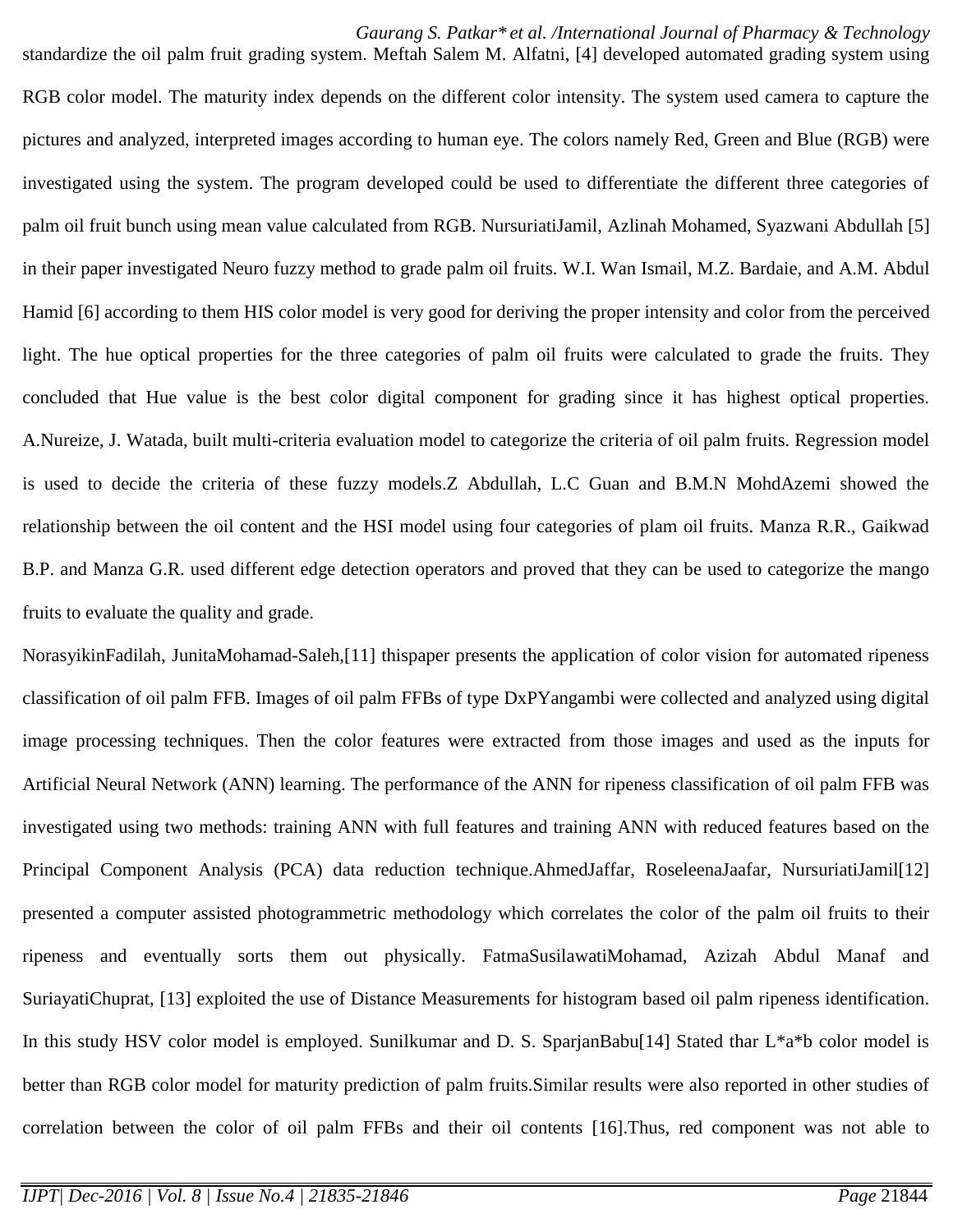*Gaurang S. Patkar\* et al. /International Journal of Pharmacy & Technology* distinguish between unripe andunderripe categories, and could not be an attribute for ripeness classification. Choonget al. [17] investigated the correlation between the color of oil palm fruits and their oil content.However, a later study by Ghazaliet al. [18] discovered that the red components for unripe and underripe categories were almost the same.

## **8. Conclusion**

The paper presents the overview of fruit, categories, diseases and pests and lastly different Image Processing and fuzzy logic techniques used for Palm oil fruit grading. Even though some researchers say that the algorithm and methods proposed by them is good and perfect but still there is scope for proper methodology and comparison. Since color of fruit varies from region to region, same method cannot be adopted to all the cases. Now a day's computer vision system is used everywhere to reduce the error and increase the efficiency and productivity, it is a necessity that Palm oil extraction mills should be adopted. Thus image processing and fuzzy logic tools are powerful tools which will help in designing effective machine-vision system for agricultural domain.

## **References:**

- 1. <http://ucanr.edu/datastoreFiles/234-2086.pdf>
- 2. http://www.oilpalmindia.com/about\_us.php
- 3. Z. May, M. H. Amaran, "Automated Oil Palm Fruit Grading System using Artificial Intelligence", International Journal of Video & Image Processing and Network Security IJVIPNS-IJENS Vol: 11 No: 03.
- 4. Meftah Salem M. Alfatni, "Oil Palm Fruit Bunch Grading System Using Red, Green, and Blue Digital Number", University Putra Malaysia, Journal of Applied Sciences, Vol. 8, pp. 1444-1452, 2008.
- 5. NursuriatiJamil, Azlinah Mohamed, SyazwaniAbdullah,"Automated Grading of Palm Oil Fresh Bunches (FFB) using Neuro -Fuzzy Technique", UniversitiTeknologiMARA,International Conference of Soft Computing and Pattern Recognition, 2009.
- 6. W.I. Wan Ismail, M.Z. Bardaie, and A.M. Abdul Hamid, "Optical properties for mechanical harvesting of oil palm FFB," J. Oil Palm Research , vol. 12, no. 2, pp. 38 - 45,Dec 2000
- 7. A. Nureize , J. Watada, "Multi-criteria FuzzyRegression Model for Evaluating Oil Palm Grading", Graduate School of Information, Production and System, Waseda University, 2-7 Hibikino, Wakamatsu, Kitakyushu, 808-0135 Japan, 2009.